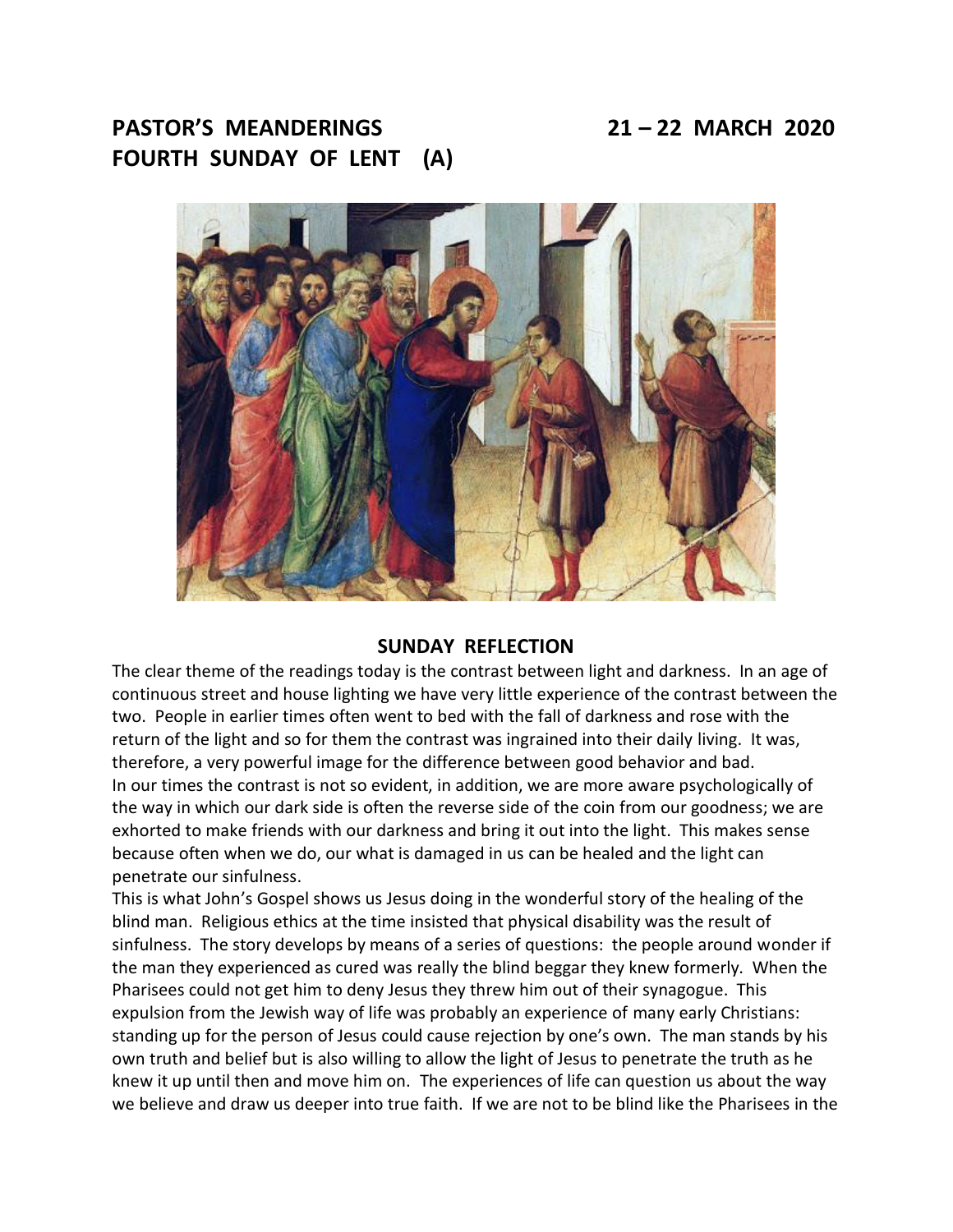story we need to allow our traditional way of looking at the faith to be questioned by our experiences of life in the twenty-first century: by the shortcomings in church life identified by Pope Francis, for example, and by tribunals of inquiry in many countries; by the increasing threat of climate change, or the advances in technology which call into questions our theories of just way. We remain blind at our peril.

The station church in Rome for this Sunday is Holy Cross in Jerusalem. For we remember and celebrate the victory of our Lord, cruelly raised on the cross by Roman soldiers in Jerusalem. Because of that victory we can look forward to the heavenly Jerusalem when the Lord God will be our light (Rev. 22:5). In that Roman basilica it was the custom on this day to bless a rose, regarded as the queen of flowers – a practice that gave rise to the custom of wearing rosecolored vestments today. In Christian art, heaven is portrayed as a garden beautiful with flowers.

Anticipating the proclamation of Christ as the light of the world – *Lumen Christi* – during the Paschal Vigil on Holy Saturday night, today's readings invite us to allow the light of Christ to overcome our spiritual blindness, our tendency to 'see' and judge by external, human standards, so that we may 'see' and judge as God does, by the interior dispositions, the 'heart' of each person.

In the First Reading, Samuel thinks that God will choose Eliab to succeed Saul because of his good looks but he learns that God does not judge people in this way. God has chosen David because of his heartfelt self-dedication to God, but has also endowed him with good looks. His anointing of David is confirmed when 'the Spirit of Yahweh came mightily upon him from that day forward.' In response to the first reading, the psalm celebrates Yahweh as the Shepherdking of his people and David as both the ideal representation of humanity's trust and confidence in God and of God's shepherd-like care for His people: 'The Lord is my shepherd; there is nothing I shall want.'

The Gospel contrasts the spiritual darkness of the Scribes and Pharisees, who see themselves as the enlightened ones, with the spiritual insight of the healed blind man who comes to recognize Jesus as the 'Son of humanity,' the human one who is the 'light of the world.' Jesus reminds us that the standards by which we judge what is right and wrong, authentic and inauthentic, can become distorted. He invites us to recognize that God does not judge by appearances but according to what is often hidden from our physical eyes – the deepest dispositions of our hearts. Only God knows our deepest emotions and thoughts and only God can judge them. Our spiritual and moral blindness is revealed when we judge only by appearances, when we are closed to the enlightenment offered to us in Christ, when we ignore those around us who are marginalized and at risk, when we are interested only in whatever is immediately of benefit to ourselves. The second reading from Ephesians invites us to 'wake up' from the darkness of our spiritual blindness and to welcome the enlightenment Christ brings us in the Gospel. Like David, we are invited to open our eyes to the ways in which God has shown His shepherd-like care for us and for all our needs. We are invited to open our eyes to the needs of those around us and to the ways in which God wants us to act on His behalf in caring for the needs of our brothers and sisters.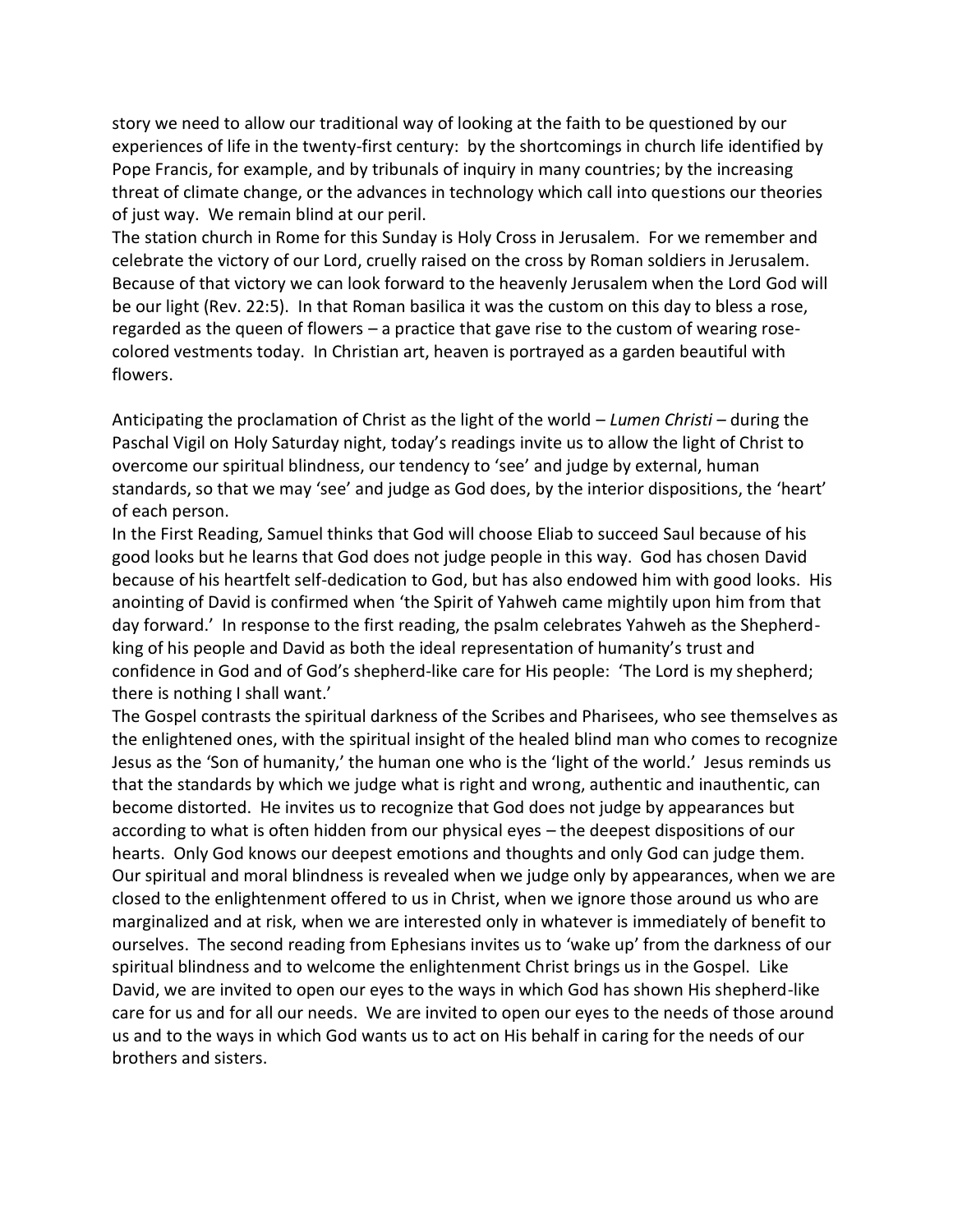**STEWARDSHIP:** The blind man was willing to let Jesus minister to him and willingly did all Jesus asked of him. The Pharisees were more resistant to His message, spending their time and energy to disprove the miracle. Which am I more like, the man born blind or the Pharisees?

### **READINGS FIFTH SUNDAY OF LENT 29 MAR '20**

**Ez. 37:12-14:** Through the prophet, God promises the Chosen People suffering exile, to put His spirit in them and restore them to their homeland, an experience so intense that it will seem like coming back from the grave.

**Rom. 8:8-11:** The Spirit of Him who raised Jesus from the dead, dwells also in us.

**Jn. 11:1-45:** The moving story of Jesus' friend Lazarus being restored to life from the grave points to Jesus' own resurrection and that of all who believe in Him.

## **CHURCH DESIGN Continued**

A couple of weeks ago we completed a review of the principal areas of a church. This weekend we begin to look at the essential furnishings that will be found; and since we ended with the Sanctuary, let us work our way back from there.

**Tabenacle:** One of the primary and most distinctive fixtures of any Catholic church is a box or cabinet, typically made of gold placed in the front and center of a church. The exact shape varies, but you will most often find a red vigil lamp lighted next to it.

As Catholics we call the box a tabernacle and it contains the "holy of holies," Jesus present in the Eucharist.

The word *tabernacle* means "dwelling place" and refers to the "tent of meeting" that the Israelites built to facilitate their worship of God in the desert (Exodus 26). God commanded Moses' brother Aaron, the chief priest, to offer sacrifice within the Tabernacle, and specified that three things be kept inside:

- 1. The Ark of the Covenant
- 2. The golden lampstand (Menorah)
- 3. The golden table of the Bread of the Presence

Additionally, within the Ark of the Covenant, Moses was to put some of the manna that God gave to the Israelites. The manna is often described in the Old Testament as the "bread of angels," and was a heavenly bread that the people of Israel ate in the desert (Psalm 78:25). Both the manna and the Bread of the Presence (a sacrificial offering of bread that was eaten by the priests, along with wine) have distinct parallels to the Eucharist that Catholics consume, and are seen as prefigurements of it.

When celebrating the Mass, the early Christians knew that they could not simply dispose of the left-over Eucharistic bread and at first, because they were being persecuted and did not have churches, they distributed all the remaining hosts to be carried to the sick and home-bound. When the persecution ended Christians started to build churches and, at the same time, tabernacles to house the reserved Blessed Sacrament. The first tabernacles were often shaped like a golden dove within a tower suspended over the altar.

According to the [Catholic Encyclopedia,](http://www.newadvent.org/cathen/14424a.htm) by the Middle Ages there were four chief methods of preserving the Eucharistic bread.

*in a cabinet in the sacristy, a custom that is connected with early Christian usage;*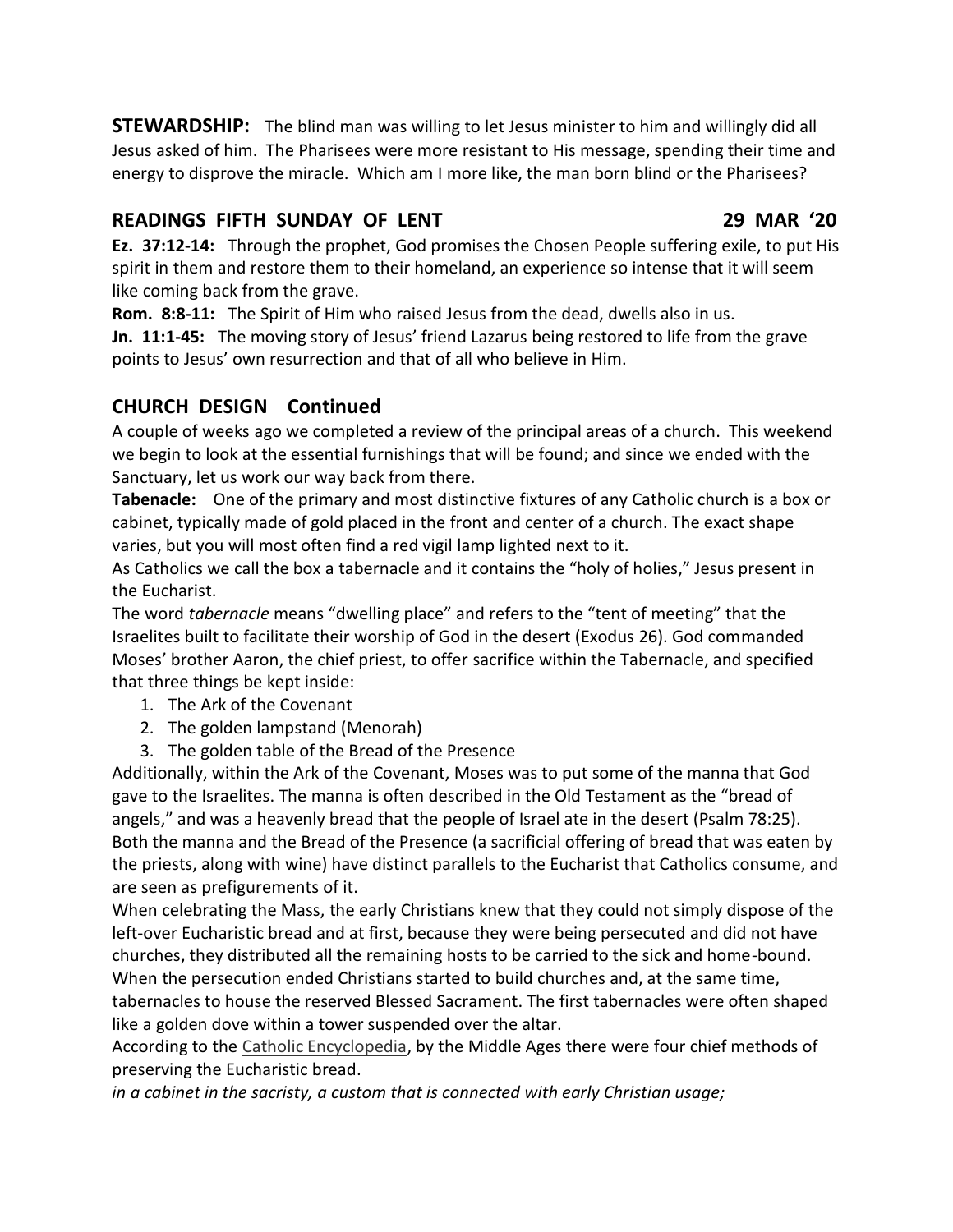*in a cupboard in the wall of the choir [sanctuary] or in a projection from one of the walls which was constructed like a tower, was called Sacrament-House, and sometimes reached up to the vaulting;*

*in a dove or pyx [a round container made of precious metal], surrounded by a cover or receptacle and generally surmounted by a small baldachino, which hung over the altar by a chain or cord;*

*lastly, upon the altar table, either in the pyx alone or in a receptacle similar to a tabernacle, or in a small cupboard arranged in the reredos or predella of the altar.*

It wasn't until the 17th century that more specific guidelines were laid down and tabernacles began to resemble those that we see in our churches today.

The *Catechism* further explains the history of the tabernacle and how "the tabernacle was first intended for the reservation of the Eucharist in a worthy place so that it could be brought to the sick and those absent outside of Mass. As faith in the real presence of Christ in his Eucharist deepened, the Church became conscious of the meaning of silent adoration of the Lord present under the Eucharistic species. It is for this reason that the tabernacle should be located in an especially worthy place in the church and should be constructed in such a way that it emphasizes and manifests the truth of the real presence of Christ in the Blessed Sacrament." (1379).

#### **[The Real Presence? How Can We Be Sure?](https://aleteia.org/2014/06/21/the-real-presence-how-can-we-be-sure/)**

As mentioned above, the use of a tabernacle in Catholic churches rests solely on the doctrine of the Real Presence of Christ in the Eucharist, the knowledge that Jesus himself is truly present under the appearances of bread (and wine). In other words, the tabernacle is not used in a symbolic way, to symbolize God's presence among us, but in a real way (like the Tabernacle of the Old Testament) to house and protect the real presence of God in the Eucharist. This is also why Catholics genuflect when passing the tabernacle. We do so in honor of the real presence of Christ present in the Eucharistic bread reserved and protected in the tabernacle. The vigil lamp burns as a sign of Christ present. On Holy Thursday night, after the Mass of the Lord's Supper, the Blessed Sacrament is removed from the main tabernacle to an altar of repose elsewhere in the church, for a time of adoration. For the period from Holy Thursday night through the beginning of the Easter Vigil on Holy Saturday night, a time when we recall Jesus' death and burial, the tabernacle is empty, with the door left open and the vigil lamp extinguished.

Without the Eucharist, the tabernacle is simply an empty gold box.

### **LENTEN DISCIPLINES**

**Prayer:** At the end of each day, ask what you have done that day which was different because it was consciously based on something Jesus said or did.

**Fasting:** Change something in your life-style. Ask "How does this bear witness to the values of Jesus?" until you find you have, do or say that could become more radically Christian. **Almsgiving:** Choose to improve something in your work or school environment, or in your family or social life, simply by changing your behavior in some specific way. Be "salt of the earth" by adding taste from the gospel to something you do.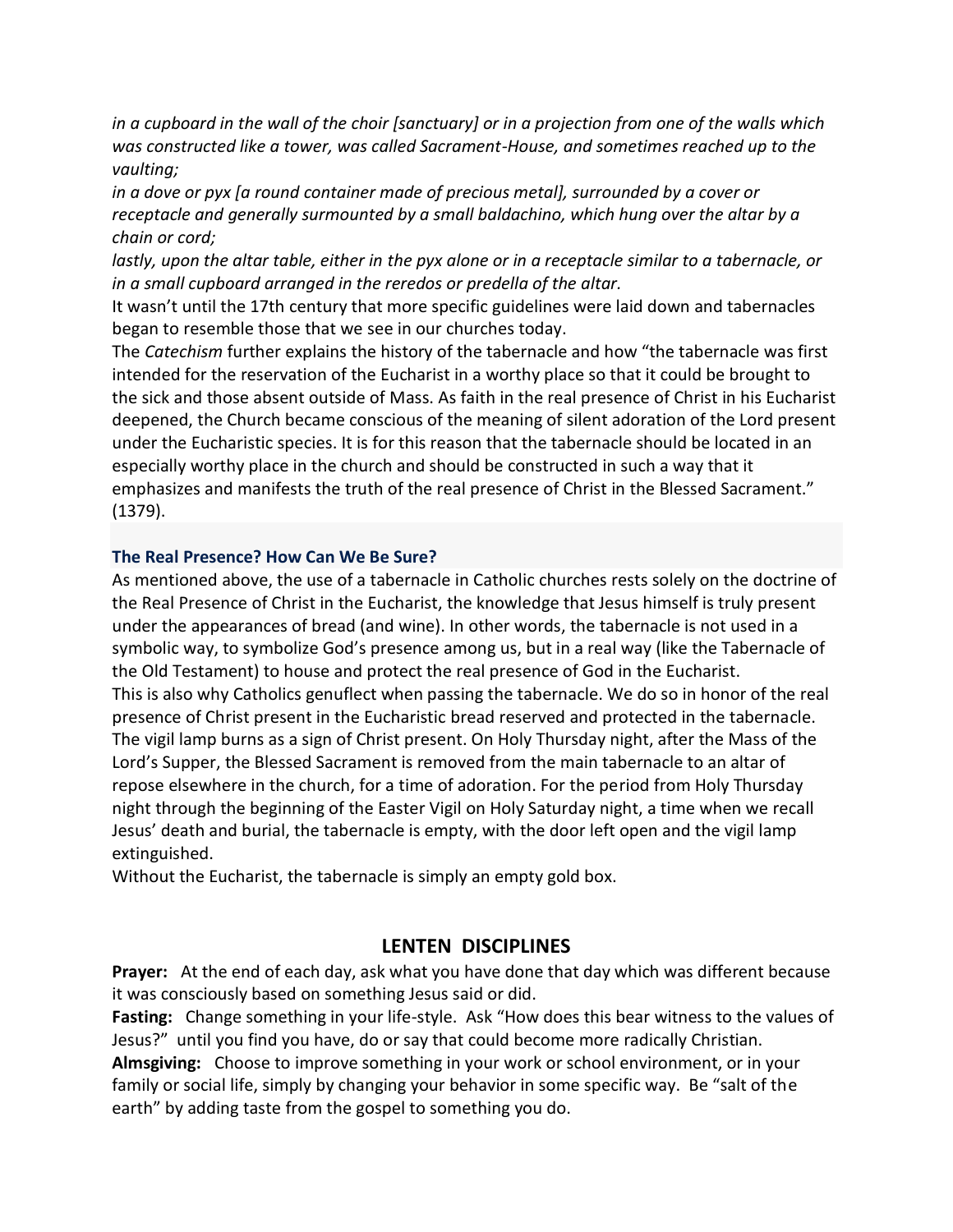# **LENTEN WEEKDAY REFLECTIONS FOR THE FOURTH WEEK**

#### **Monday 23 Mar**

#### *'I will praise You, Lord, You have rescued me.'*

Is. 65:17-21: As we enter the second half of this Lenten Season today's First Reading encourages us to look forward to the promise of new life and a world saturated with the presence of the risen Jesus. The qualities of this new life are vividly described for us. God's faithful people are promised that peace and justice will be theirs and that they will enjoy a future with their descendants. The response to the psalm is apt and summarizes the theme of today's liturgy.

Jn. 4:43-54: A number of people in today's Gospel are given the gift of new life. The child is made physically well again. Because of his faith in Jesus the court official, together with his family, now enjoy the possibility of having a relationship with Jesus. The timing of the child's healing gives confirmation to the official that faith in the person of Jesus provides the possibility that the 'new heavens and the new earth' promised by Isaiah will be realized in his own day.

The echoes of an ancient shorter Lent are still found in the semi-continuous reading of St. John's Gospel beginning today. The great baptismal passages of the woman at the well, the man born blind and the raising of Lazarus which once belonged to the weekdays are now Sunday readings. They are related particularly to the Scrutinies, but are also optional on weekdays in Lent. They speak of liberation, of a new-found freedom. The joy of that freedom is expressed in Isaiah's words today, 'Be glad and rejoice for ever'. The hope expressed in Jesus's words, 'Your son will live' is the desire of all who are coming from sin to forgiveness, from death to new life in the sacraments of Baptism and Reconciliation.

#### **Tuesday 24 Mar**

Ezek. 47:1-9, 12: The prophet describes the restored Temple expected by the Jews at the end of time. The sanctuary is the place where the people worship Yahweh and where Yahweh is present among them. But there is a cosmic context to the scene described. The life-giving water transforms creation and restores the vegetation to a state of great abundance, like Paradise. Even the lethal waters of the Dead Sea teem with new life. The Christian sees this hope fulfilled in the Spirit flowing from the side of the crucified Christ and given through baptismal rebirth.

Jn. 5:1-3, 5-16: WE come to the section of John's Gospel where Jesus is in Jerusalem at the feasts of the Jews. This feast is not named, but the focus in on the continuing celebration of Sabbath. There are curious elements in the description. The man does not answer Jesus' question about whether he wishes to be cured but he does as bidden. Doing what he is told, carrying his mat brings him into conflict with the authorities. But he has an answer for them: the word of Jesus is what motivates him. Jesus is rejected because He transcends the observance of the Sabbath and with patent authority.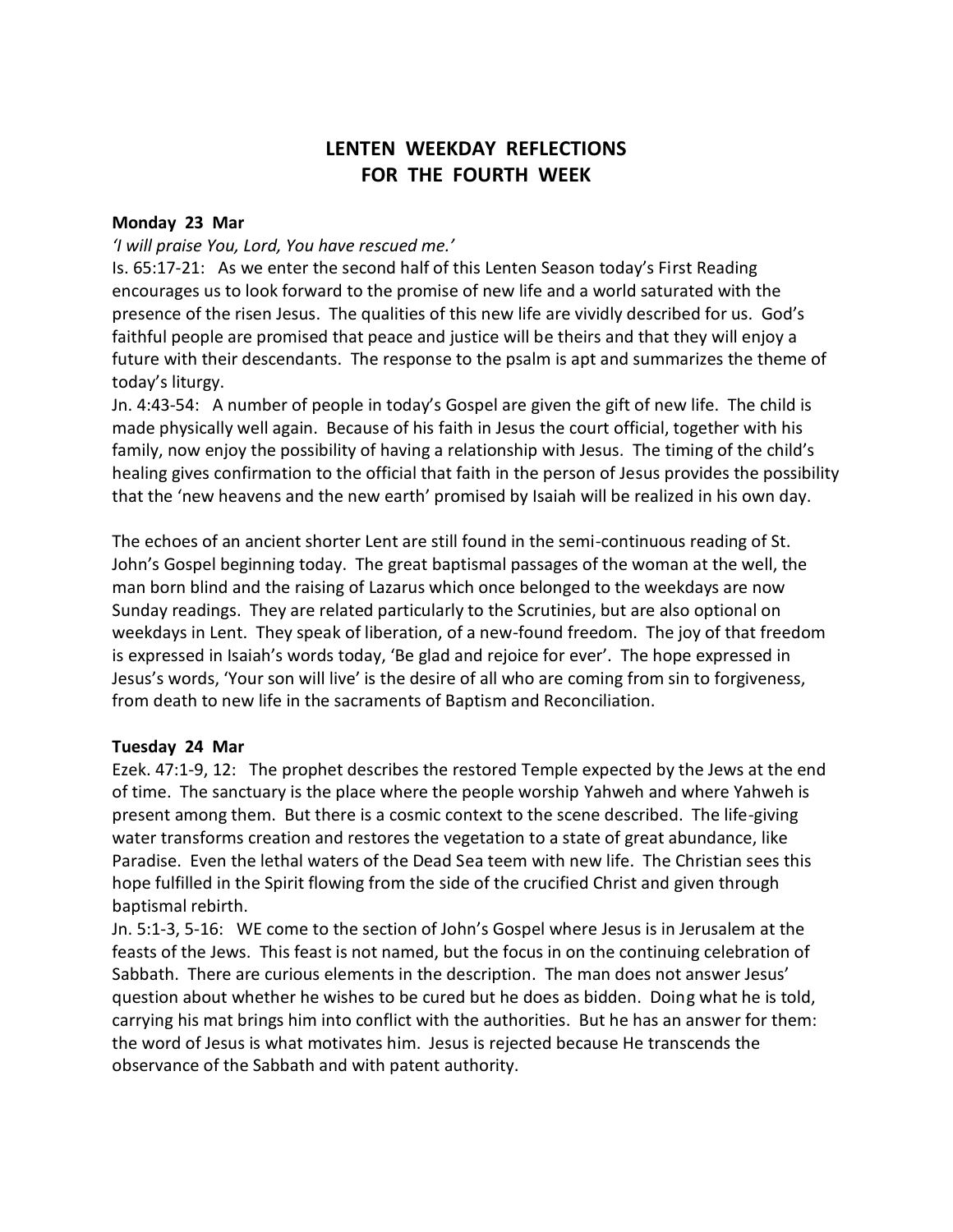#### **Wednesday 25 Mar**

Is. 49:8-15: This section is taken from the anonymous prophet called Second Isaiah and it promises a glorious future for the exiles who await release. They will have abundance of food and comfort because Yahweh consoles them. Yahweh will never forget His people. His justice demands that he be faithful to his covenant partner.

Jn. 5:17-30: The narrative introduces the deep cause for the rejection of Jesus, that He is the Son of the Father. From this mutual intimacy of life comes a common mode of acting in the world. This action is defined more closely as life-giving. To be a father is to engender life. Jesus as Son resembles His

Father by offering true life to those who believe. Jesus is the Word who is to be accepted in faith, the Word in whom are the fullness of life and grace. Thus His intervention is not one of condemnation but of giving life.

#### **Thursday 26 Mar**

Ex. 32:7-14: During Moses' absence on the mountain of God the people who have just made a covenant with God abandon their commitment. Yahweh proposes developing His plan through Moses alone. Moses would become the unique ancestor of the Chosen People, but he pleads with Yahweh to remember the patriarchs of old, especially Abraham.

Jn. 5:31-47: The Old Testament tradition was that two or three witnesses were needed to confirm a claim. Jesus, in effect, cites three witnesses to His proclamation – John the Baptist, Jesus' own works and the Father. Jesus also contrasts two meanings of glory – the common one which is based on human achievement and the glory which comes from the love of God. Finally, Jesus also cites the great mediator of the Law, Moses, in his defense.

The manner of reasoning in this reading may be strange to us but its intention is to highlight the unique relationship existing between Jesus and the Father from which we are to draw eternal life.

### **Friday 27 Mar**

Wis. 2:1, 12-22: The author of Wisdom appears to have been a learned Jew of the century before Christ who, living in the midst of pagans at Alexandria, sought to strengthen the faith of his fellow Jews. Thoroughly familiar with the Hellenistic culture of his day, he sought to adapt and use that culture in the interests of the higher wisdom revealed by God to the people of Israel. In this way, he has left a model of religious thinking for later generations. Today's reading is taken from a passage in which the wicked – probably apostate Jews – annunciate their egoistic philosophy in opposition to the just. This author has in mind the picture of the suffering servant in Isaiah and Christian writers have seen a prophetic allusion to the sufferings of Jesus.

Jn. 7:1-2, 10-25, 30: As well as the common tradition that the Messiah would be born in Bethlehem, there was also a tradition that the Messiah would appear suddenly from some secret place. In terms of Johannine irony, those who believe Jesus could not be the Messiah – because (as they think) they 'know where He comes from' in human terms – are mistaken. Jesus comes from God who has sent Him.

#### **Saturday 28 Mar**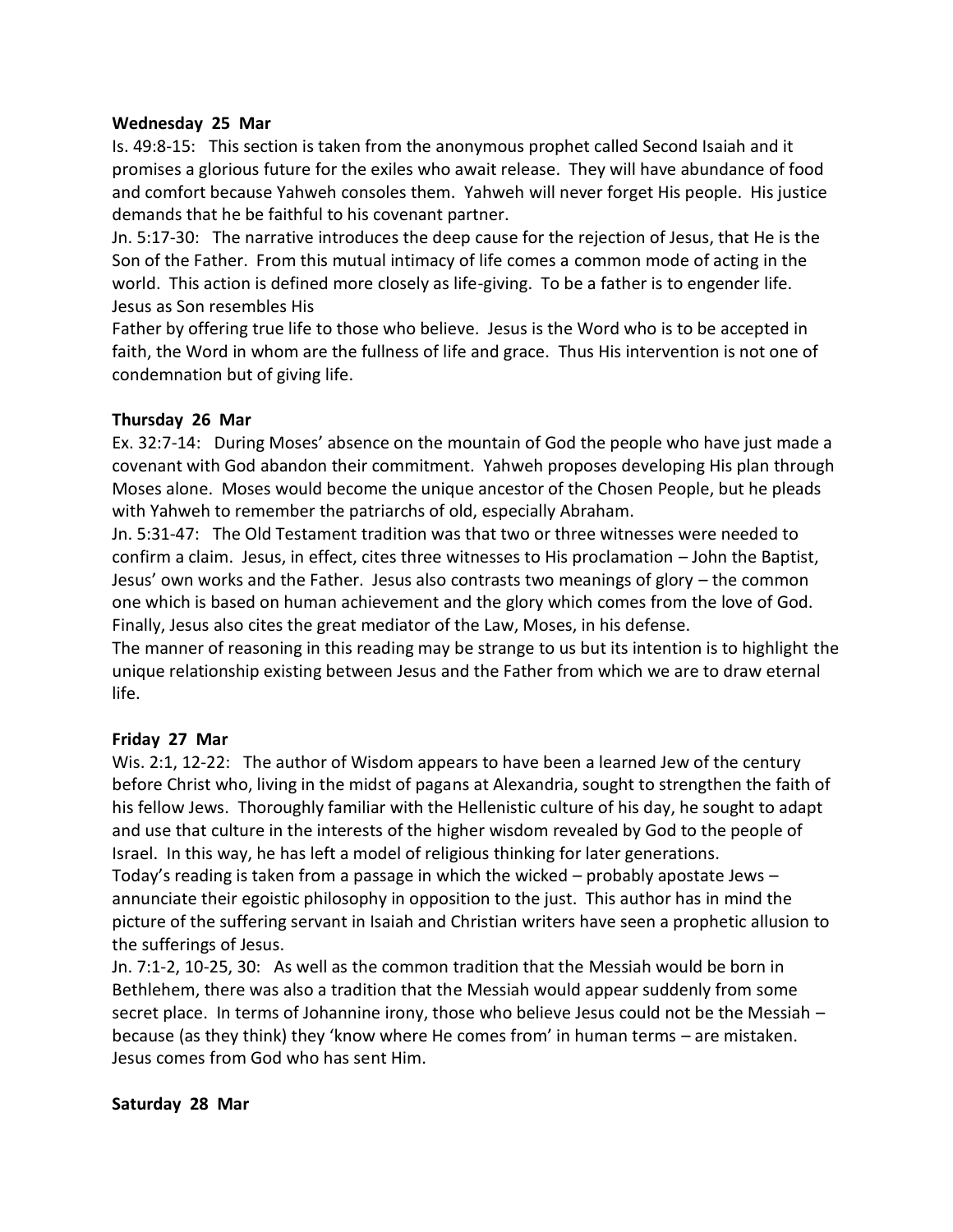Jer. 11:18-20: A plot against the prophet's life, instigated by his family and acquaintance3s, is discovered through divine revelation. Jeremiah then experiences a shock that urged him to reflect on his mission and on the meaning of human existence. Do we ourselves reflect on the implications of our commitments? Does that cause us to falter.

Jn. 7:40:52: The dispute among the people as to whether Jesus is the Christ reflects what Jesus has said elsewhere about His being a cause of dissension (Mt. 10:34-36): people are challenged to decide for or against Him. Here, some think they have Jesus neatly pigeon-holed because the Christ was to come from Bethlehem, not Galilee, whence, they believed, prophets do not come. Apart from their factual error (the prophets Jonah, Hosea and Nahum were from Galilee), John means to say that they are in error at a deeper level because Jesus comes from God. This is the level at which our faith sees Jesus.

### **PRAYERS**

#### **Spiritual Communion**

My Jesus, I believe that You are present in the Most Holy Sacrament.

I love You above all things, and I desire to receive You into my soul.

Since I cannot at this moment receive You sacramentally, come at least spiritually into my heart.

I embrace You as if You were already there and unite myself wholly to You.

Never permit me to be separated from You. Amen

#### **A Prayer In This time of COVID-19 Crisis**

Holy Virgin of Guadalupe, Queen of the Angels and Mother of the Americas. We fly to you today as your beloved children.

We ask you to intercede for us with your Son, as you did at the wedding in Cana. Pray for us, loving Mother, and gain for our nation and world,

and for all our families and loved ones, the protection of your holy angels,

that we may be spared the worst of this illness.

For those already afflicted, we ask you to obtain the grace of healing and deliverance. Hear the cries of those who are vulnerable and fearful, wipe away their tears and help

- them to trust.
- In this time of trial and testing, teach all of us in the Church to love one another and to be patient and kind.

Help us to bring the peace of Jesus to our land and to our hearts.

We come to you with confidence, knowing that you truly are our compassionate mother, health of the sick and cause of our joy.

Shelter us under the mantle of your protection, keep us in the embrace of your arms, help us always to know the love of your Son, Jesus. Amen (*Issued by the U.S. Conference of Bishops)*